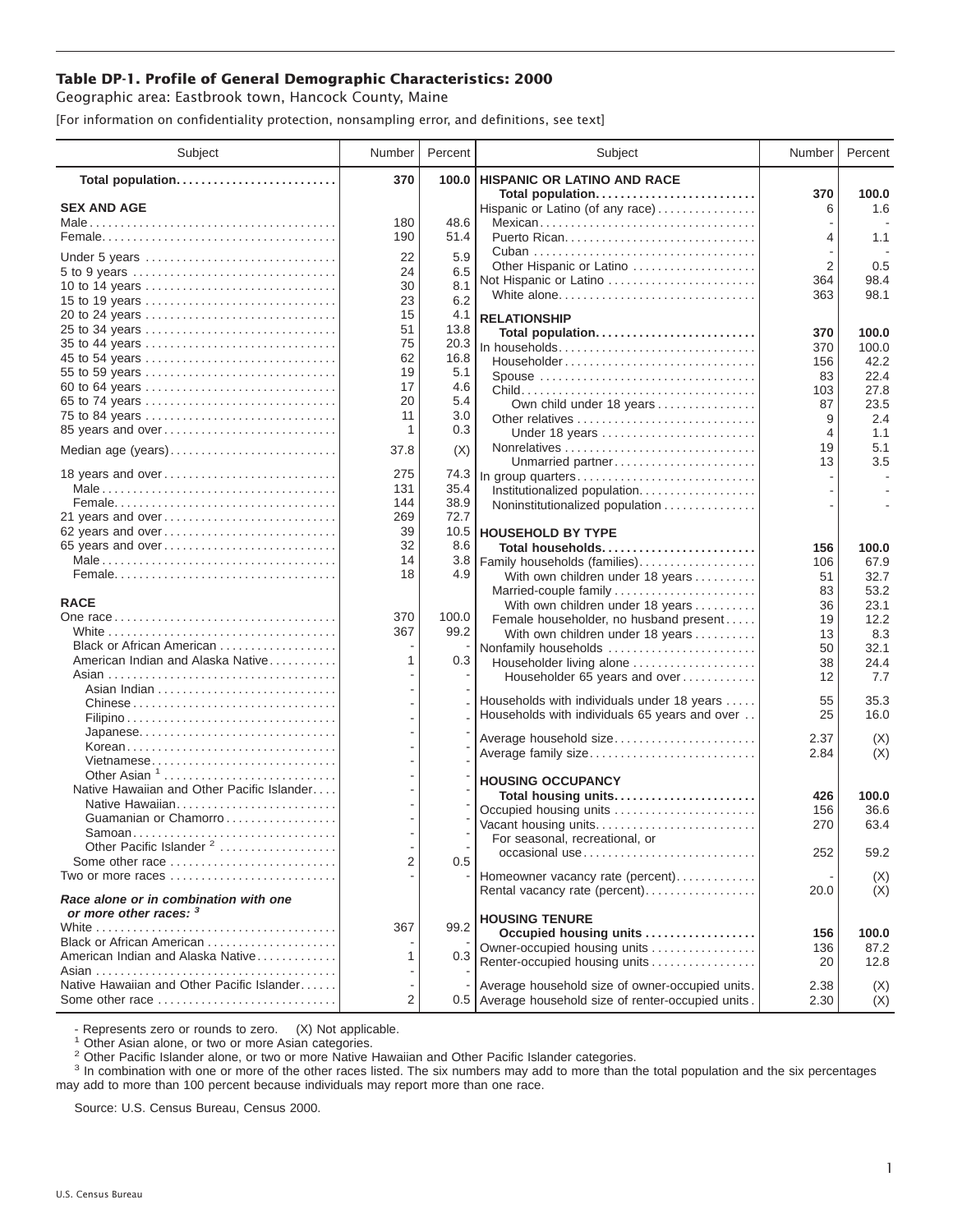## **Table DP-2. Profile of Selected Social Characteristics: 2000**

Geographic area: Eastbrook town, Hancock County, Maine

[Data based on a sample. For information on confidentiality protection, sampling error, nonsampling error, and definitions, see text]

| Subject                                                                     | Number         | Percent       | Subject                                                            | Number         | Percent     |
|-----------------------------------------------------------------------------|----------------|---------------|--------------------------------------------------------------------|----------------|-------------|
| <b>SCHOOL ENROLLMENT</b>                                                    |                |               | <b>NATIVITY AND PLACE OF BIRTH</b>                                 |                |             |
| Population 3 years and over                                                 |                |               | Total population                                                   | 373            | 100.0       |
| enrolled in school                                                          | 110            |               |                                                                    | 363            | 97.3        |
| Nursery school, preschool                                                   | 5              | 4.5           | Born in United States                                              | 355            | 95.2        |
| Kindergarten                                                                | $\overline{4}$ | 3.6           |                                                                    | 274            | 73.5        |
| Elementary school (grades 1-8)                                              | 49<br>25       | 44.5<br>22.7  | Different state<br>Born outside United States                      | 81<br>8        | 21.7<br>2.1 |
| College or graduate school                                                  | 27             |               | 24.5   Foreign born                                                | 10             | 2.7         |
|                                                                             |                |               | Entered 1990 to March 2000                                         | 4              | 1.1         |
| <b>EDUCATIONAL ATTAINMENT</b>                                               |                |               | Naturalized citizen                                                | 8              | 2.1         |
| Population 25 years and over                                                | 261            | 100.0         |                                                                    | 2              | 0.5         |
| Less than 9th grade                                                         | 27             | 10.3          | <b>REGION OF BIRTH OF FOREIGN BORN</b>                             |                |             |
| 9th to 12th grade, no diploma                                               | 17             | 6.5           | Total (excluding born at sea)                                      | 10             | 100.0       |
| High school graduate (includes equivalency)<br>Some college, no degree      | 148<br>27      | 56.7<br>10.3  |                                                                    | 2              | 20.0        |
| Associate degree                                                            | 17             | 6.5           |                                                                    |                |             |
|                                                                             | 6              | 2.3           |                                                                    |                |             |
| Graduate or professional degree                                             | 19             | 7.3           |                                                                    |                |             |
| Percent high school graduate or higher                                      |                |               |                                                                    | 3<br>5         | 30.0        |
| Percent bachelor's degree or higher                                         | 83.1<br>9.6    | (X)<br>(X)    | Northern America                                                   |                | 50.0        |
|                                                                             |                |               | <b>LANGUAGE SPOKEN AT HOME</b>                                     |                |             |
| <b>MARITAL STATUS</b>                                                       |                |               | Population 5 years and over                                        | 357            | 100.0       |
| Population 15 years and over                                                | 296            | 100.0         | English only                                                       | 348            | 97.5        |
| Never married                                                               | 70             | 23.6          | Language other than English<br>Speak English less than "very well" | 9              | 2.5         |
| Now married, except separated                                               | 175            | 59.1          | Spanish                                                            | $\overline{7}$ | 2.0         |
| Separated                                                                   | 1              | 0.3<br>6.1    | Speak English less than "very well"                                |                |             |
|                                                                             | 18<br>14       | 4.7           | Other Indo-European languages                                      | $\overline{2}$ | 0.6         |
|                                                                             | 32             | 10.8          | Speak English less than "very well"                                |                |             |
|                                                                             | 19             | 6.4           | Asian and Pacific Island languages                                 |                |             |
|                                                                             |                |               | Speak English less than "very well"                                |                |             |
| <b>GRANDPARENTS AS CAREGIVERS</b>                                           |                |               | <b>ANCESTRY (single or multiple)</b>                               |                |             |
| Grandparent living in household with<br>one or more own grandchildren under |                |               | Total population                                                   | 373            | 100.0       |
|                                                                             | 4              | 100.0         | Total ancestries reported                                          | 349            | 93.6        |
| Grandparent responsible for grandchildren                                   |                |               |                                                                    |                |             |
|                                                                             |                |               |                                                                    | 2              | 0.5         |
| <b>VETERAN STATUS</b>                                                       |                |               |                                                                    |                |             |
| Civilian population 18 years and over                                       | 278            | 100.0         |                                                                    | 66             | 17.7        |
| Civilian veterans                                                           | 40             | 14.4          | French (except Basque) <sup>1</sup>                                | 56             | 15.0        |
| <b>DISABILITY STATUS OF THE CIVILIAN</b>                                    |                |               | French Canadian <sup>1</sup>                                       | 8              | 2.1         |
| NONINSTITUTIONALIZED POPULATION                                             |                |               |                                                                    | 27             | 7.2         |
| Population 5 to 20 years                                                    | 88             | 100.0         |                                                                    | 3              |             |
| With a disability                                                           | 9              | 10.2          |                                                                    | 57             | 0.8<br>15.3 |
| Population 21 to 64 years                                                   | 232            | 100.0         |                                                                    | 6              | 1.6         |
| With a disability                                                           | 55             | 23.7          |                                                                    |                |             |
|                                                                             | 58.2           | (X)           | Norwegian                                                          | 4              | 1.1         |
|                                                                             | 177<br>78.0    | 76.3          |                                                                    | 8              | 2.1         |
| Percent employed                                                            |                | (X)           |                                                                    |                |             |
| Population 65 years and over                                                | 37             | 100.0<br>48.6 |                                                                    | 14             | 3.8         |
| With a disability                                                           | 18             |               |                                                                    | 26             | 7.0         |
| <b>RESIDENCE IN 1995</b>                                                    |                |               |                                                                    | $\overline{2}$ | 0.5         |
| Population 5 years and over                                                 | 357            | 100.0         | Subsaharan African                                                 |                |             |
| Same house in 1995                                                          | 198            | 55.5          |                                                                    | 2              | 0.5         |
| Different house in the U.S. in 1995                                         | 159            | 44.5          |                                                                    | 2              | 0.5         |
| Same county                                                                 | 85             | 23.8          |                                                                    |                |             |
| Same state                                                                  | 74<br>56       | 20.7<br>15.7  | United States or American                                          | 40<br>10       | 10.7<br>2.7 |
| Different state                                                             | 18             | 5.0           | West Indian (excluding Hispanic groups)                            |                |             |
|                                                                             |                |               | Other ancestries                                                   | 16             | 4.3         |
|                                                                             |                |               |                                                                    |                |             |

-Represents zero or rounds to zero. (X) Not applicable. 1 The data represent a combination of two ancestries shown separately in Summary File 3. Czech includes Czechoslovakian. French includes Alsatian. French Canadian includes Acadian/Cajun. Irish includes Celtic.

Source: U.S. Bureau of the Census, Census 2000.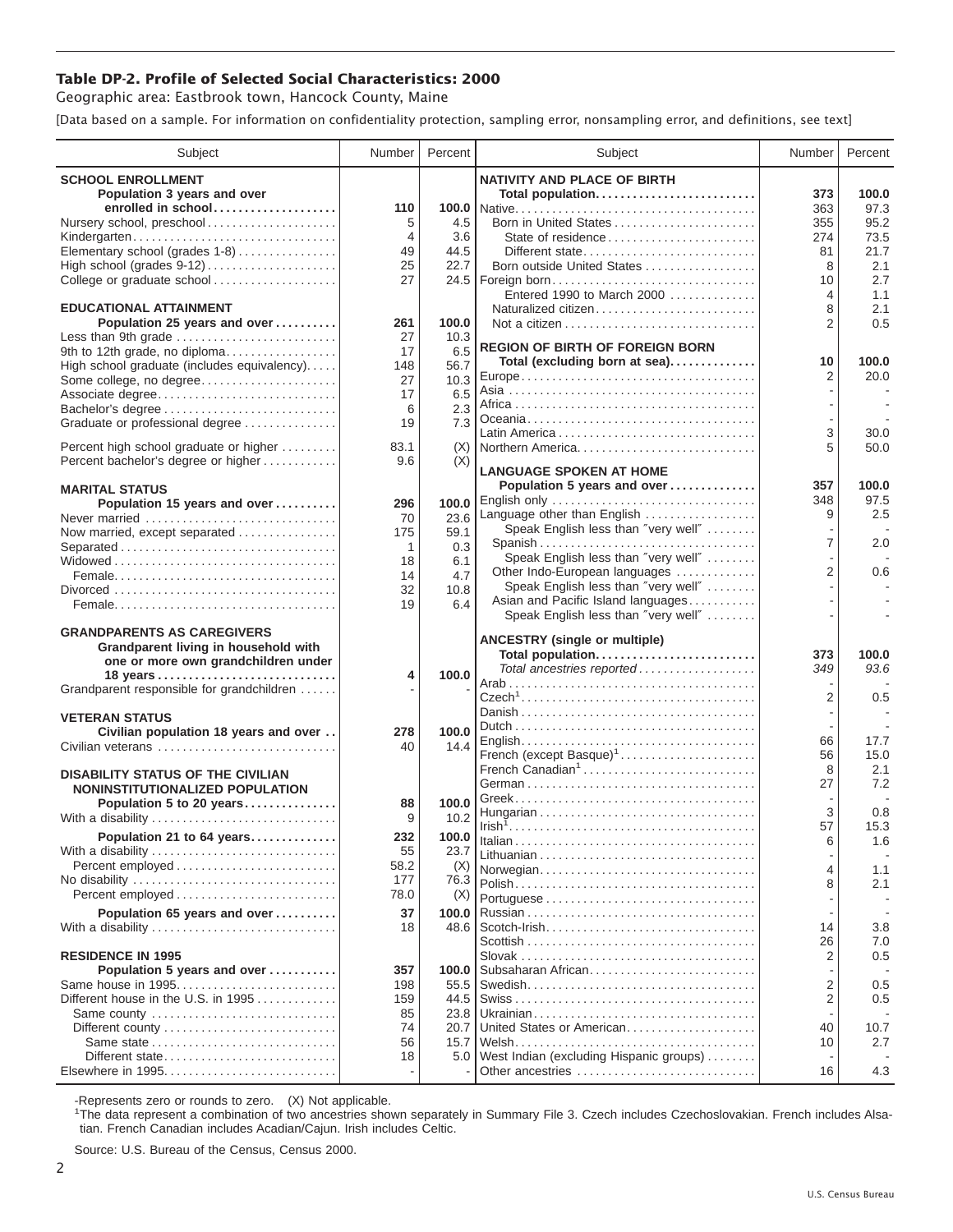## **Table DP-3. Profile of Selected Economic Characteristics: 2000**

Geographic area: Eastbrook town, Hancock County, Maine [Data based on a sample. For information on confidentiality protection, sampling error, nonsampling error, and definitions, see text]

| Subject                                                                                   | Number         | Percent       | Subject                                                                                                                     | Number         | Percent     |
|-------------------------------------------------------------------------------------------|----------------|---------------|-----------------------------------------------------------------------------------------------------------------------------|----------------|-------------|
| <b>EMPLOYMENT STATUS</b>                                                                  |                |               | <b>INCOME IN 1999</b>                                                                                                       |                |             |
| Population 16 years and over                                                              | 286            | 100.0         | Households                                                                                                                  | 158            | 100.0       |
| In labor force                                                                            | 199            | 69.6          | Less than \$10,000                                                                                                          | 17             | 10.8        |
| Civilian labor force                                                                      | 199            |               |                                                                                                                             | 19             | 12.0        |
| Employed                                                                                  | 187            |               |                                                                                                                             | 21             | 13.3        |
|                                                                                           | 12             |               |                                                                                                                             | 30             | 19.0        |
| Percent of civilian labor force                                                           | 6.0            |               | $(X)$ \\ \$35,000 to \$49,999                                                                                               | 42             | 26.6        |
|                                                                                           |                |               | \$50,000 to \$74,999                                                                                                        | 27             | 17.1        |
| Not in labor force                                                                        | 87             |               | $30.4$ \\ \$75,000 to \$99,999                                                                                              |                |             |
| Females 16 years and over                                                                 | 152            | 100.0         | \$100,000 to \$149,999                                                                                                      | $\overline{2}$ | 1.3         |
| In labor force                                                                            | 99             | 65.1          | \$150,000 to \$199,999<br>\$200,000 or more                                                                                 |                |             |
| Civilian labor force                                                                      | 99             | 65.1          | Median household income (dollars)                                                                                           | 31,667         | (X)         |
|                                                                                           | 92             | 60.5          |                                                                                                                             |                |             |
| Own children under 6 years                                                                | 21             | 100.0         | With earnings                                                                                                               | 133            | 84.2        |
| All parents in family in labor force                                                      | 12             | 57.1          | Mean earnings $(dollars)1$                                                                                                  | 30,469         | (X)         |
|                                                                                           |                |               | With Social Security income                                                                                                 | 38             | 24.1        |
| <b>COMMUTING TO WORK</b>                                                                  |                |               | Mean Social Security income (dollars) <sup>1</sup>                                                                          | 8,586          | (X)         |
| Workers 16 years and over<br>Car, truck, or van - - drove alone                           | 180<br>127     | 100.0<br>70.6 | With Supplemental Security Income                                                                                           | 2              | 1.3         |
| Car, truck, or van - - carpooled                                                          | 34             | 18.9          | Mean Supplemental Security Income<br>$\text{(dollars)}^1 \dots \dots \dots \dots \dots \dots \dots \dots \dots \dots \dots$ |                |             |
| Public transportation (including taxicab)                                                 | $\overline{4}$ |               | 2.2 With public assistance income                                                                                           | 5,300<br>7     | (X)<br>4.4  |
|                                                                                           | 4              | $2.2^{\circ}$ | Mean public assistance income $(dollars)^1 \ldots$ .                                                                        | 3,014          | (X)         |
| Other means                                                                               | 2              |               | 1.1 With retirement income                                                                                                  | 29             | 18.4        |
| Worked at home                                                                            | 9              | 5.0           | Mean retirement income $(dollars)1$                                                                                         | 22,714         | (X)         |
| Mean travel time to work $(minutes)^1$                                                    | 34.0           | (X)           |                                                                                                                             |                |             |
|                                                                                           |                |               | Families                                                                                                                    | 105            | 100.0       |
| <b>Employed civilian population</b>                                                       |                |               | Less than \$10,000                                                                                                          | 7              | 6.7         |
| 16 years and over<br><b>OCCUPATION</b>                                                    | 187            |               |                                                                                                                             | 6              | 5.7         |
| Management, professional, and related                                                     |                |               | \$15,000 to \$24,999<br>\$25,000 to \$34,999                                                                                | 8<br>26        | 7.6<br>24.8 |
| occupations                                                                               | 39             |               | $20.9$ \\ \$35,000 to \$49,999                                                                                              | 35             | 33.3        |
| Service occupations                                                                       | 35             |               |                                                                                                                             | 21             | 20.0        |
| Sales and office occupations                                                              | 49             |               |                                                                                                                             |                |             |
| Farming, fishing, and forestry occupations                                                | 11             |               |                                                                                                                             | $\overline{2}$ | 1.9         |
| Construction, extraction, and maintenance                                                 |                |               | \$150,000 to \$199,999                                                                                                      |                |             |
| occupations                                                                               | 32             |               | 17.1 \$200,000 or more                                                                                                      |                |             |
| Production, transportation, and material moving                                           |                |               | Median family income (dollars)                                                                                              | 37,813         | (X)         |
| occupations                                                                               | 21             | 11.2          |                                                                                                                             |                |             |
|                                                                                           |                |               | Per capita income (dollars) <sup>1</sup>                                                                                    | 13,988         | (X)         |
| <b>INDUSTRY</b>                                                                           |                |               | Median earnings (dollars):<br>Male full-time, year-round workers                                                            | 25,000         | (X)         |
| Agriculture, forestry, fishing and hunting,                                               | 13             | 7.0           | Female full-time, year-round workers                                                                                        | 20,096         | (X)         |
|                                                                                           | 25             | 13.4          |                                                                                                                             |                |             |
| Manufacturing                                                                             | 17             | 9.1           |                                                                                                                             | Number         | Percent     |
| Wholesale trade                                                                           | 3              | 1.6           |                                                                                                                             | below          | below       |
| Retail trade                                                                              | 25             | 13.4          |                                                                                                                             | poverty        | poverty     |
| Transportation and warehousing, and utilities                                             | 10             | 5.3           | Subject                                                                                                                     | level          | level       |
|                                                                                           | 4              | 2.1           |                                                                                                                             |                |             |
| Finance, insurance, real estate, and rental and                                           |                |               | <b>POVERTY STATUS IN 1999</b>                                                                                               |                |             |
|                                                                                           | 6              | 3.2           | Families                                                                                                                    | 10             | 9.5         |
| Professional, scientific, management, adminis-                                            |                |               | With related children under 18 years                                                                                        | 10             | 21.3        |
| trative, and waste management services                                                    | 19             | 10.2          | With related children under 5 years                                                                                         | 2              | 22.2        |
| Educational, health and social services<br>Arts, entertainment, recreation, accommodation | 41             | 21.9          | Families with female householder, no                                                                                        |                |             |
| and food services                                                                         | 8              | 4.3           | husband present                                                                                                             | 6              | 42.9        |
| Other services (except public administration)                                             | 10             |               | 5.3 With related children under 18 years                                                                                    | 6              | 54.5        |
| Public administration                                                                     | 6              | 3.2           | With related children under 5 years                                                                                         | 2              | 50.0        |
|                                                                                           |                |               |                                                                                                                             |                |             |
| <b>CLASS OF WORKER</b>                                                                    |                |               | Individuals                                                                                                                 | 56             | 15.2        |
| Private wage and salary workers                                                           | 145            |               | 77.5 18 years and over                                                                                                      | 29             | 10.4        |
|                                                                                           | 21             | 11.2          | 65 years and over                                                                                                           | -1             | 2.7         |
| Self-employed workers in own not incorporated                                             |                |               | Related children under 18 years                                                                                             | 27             | 29.7        |
|                                                                                           | 21             | 11.2          | Related children 5 to 17 years                                                                                              | 22             | 29.3        |
| Unpaid family workers                                                                     |                |               | Unrelated individuals 15 years and over                                                                                     | 17             | 25.0        |

-Represents zero or rounds to zero. (X) Not applicable.

<sup>1</sup>If the denominator of a mean value or per capita value is less than 30, then that value is calculated using a rounded aggregate in the numerator. See text.

Source: U.S. Bureau of the Census, Census 2000.